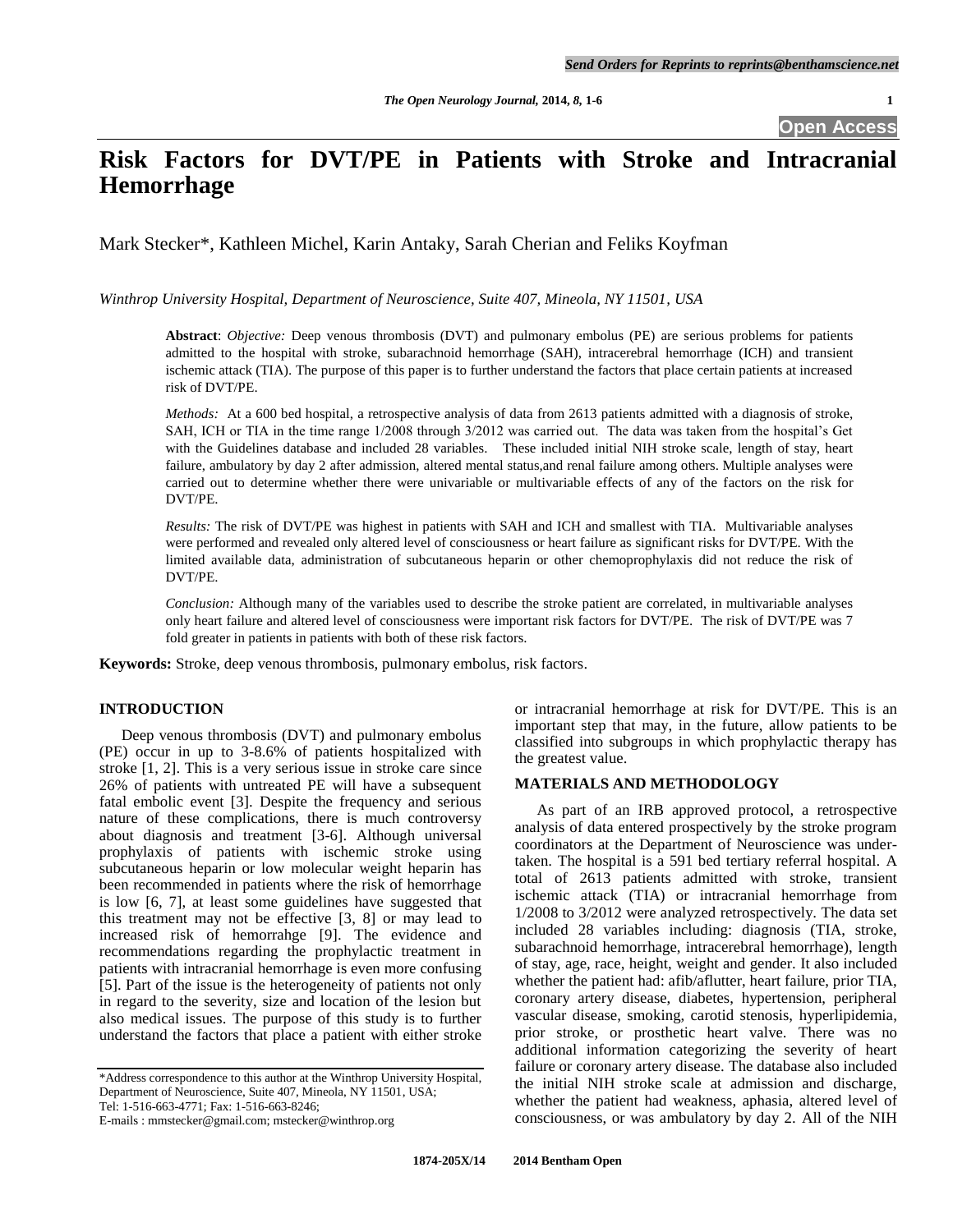stroke scale values were obtained by providers certified in administering the scale. It also included whether patient received subcutaneous heparin, low molecular weight heparin, serial compression devices, or coumadin. Data regarding the particular type of chemoprophylaxis, dosing and timing was not available in that database. In addition, the database contained no information about the results of any possible hypercoagulable state or any systemic inflammatory response that might be evidenced in such laboratory values as the C-reactive protein.

 All data was entered and double checked by nurse practitioners (KA and KM) specializing in stroke and included all patients admitted to the hospital whether they were in the intensive care unit or any service within the hospital.

 There was no routine screening program for DVT/PE. In all cases the initial diagnosis was made on clinical grounds and confirmed with appropriate imaging.

#### **Statistics**

 The initial statistical analysis was the computation of multiple univariate analyses of effects of each variable on the risk of DVT/PE. For factors that had more than 5 values or were continuous, Student's t-test is used and the corresponding p value is tabulated. For variables that had less than 5 or fewer levels, a contingency table is constructed and analyzed using both the chi-square statistic and, for the 2x2 tables, Fisher's exact test. In addition the relative risk of DVT/PE when the factor is positive is computed along with its 95% confidence interval using SPSS (IBM, Armonk NY). The DVT/PE rate are computed in each diagnosis group and compared using the chi-square test. All of the univariate analyses performed on the full patient group were repeated separately in each diagnosis group. An additional two level variable hemorrhage was created that took on the value of 1 in patients where there was an intracerebral hemorrhage and 0 for patients with subarachnoid hemorrhage. As multiple testing is performed, the Bonferroni correction was used to calculate the p value required for statistical significance. As there were 28 separate tests performed, this p value was chosen as 0.05/28=.002.

 Subsequently three multivariable tests are carried out. First, a forward stepwise logistic regression analysis with DVT/PE as the dependent variable. Independent variables were all variables with  $p<0.05$  in the univariate analysis were the starting set entered.  $P=0.01$  was used to enter variables and p=0.05 was used to remove variables from this analysis. A linear discriminant analysis using the same set of variables is also carried out. Variables were entered into the multivariable analyses only if the p value in the univariate analysis was less than 0.10. Finally a 2x2x2 crosstabulation table is created from the two independent variables that have significant effects in both of the multivariable analyses and DVT/PE. This is analyzed using the chi-square statistic.

### **RESULTS**

 A total of 33 patients had a diagnosis of DVT/PE and so the overall rate of DVT/PE was 1.3%. Of the 33 patients 25 had only DVT, 3 had only PE and 5 had both.

Table **1** shows the risk of DVT/PE as a function of the diagnosis. The greatest risk of DVT/PE is in patients that had SAH and ICH. Patients with ischemic stroke had intermediate risks of DVT/PE and the patients with TIA had the lowest risk of DVT/PE. Table **2** indicates that prolonged length of stay and possibly higher initial NIH stroke scale values, Heart failure, ambulatory by day2, weight, and altered level of consciousness were associated with an increased risk for DVT/PE. Figs. (**1** and **2**) demonstrate that, although the patients with DVT/PE generally have higher values of both length of stay and initial NIH stroke scale, many patients with longer length of stays and higher initial NIH stroke scales did not have DVT/PE.

 Table **3** shows that there is a significant effect of increasing length of stay as a risk factor for DVT/PE in the patients with TIA and a statistical trend toward the same effect in patients with an intracranial hemorrhage. This effect is not seen in the patients with ischemic stroke. There is an effect of Altered level of consciousness and NIH stroke scale in the patients with TIA and less so in the patients with ICH and SAH. The presence of heart failure has a minor effect on the risk of DVT/PE in patients with ICH.

 The problem with this data is that many of the "independent" factors may be related. For example, more patients with ICH will have longer lengths of stay and TIA patients may have shorter lengths of stay. In order to provide more insight into this, two multivariable analyses were undertaken. The variables entered into this analysis were all variables in Table **1** that were associated with DVT/PE with p values <0.05 which were length of stay, heart failure, initial NIHSS (discharge NIHSS had very few entries and hence was not entered), and ambulatory by day 2. In

**Table 1. Risk of DVT/PE for the different diagnoses. The relative risk of DVT/PE is normalized so that the risk for the stroke patients is 1.0.**

| <b>Diagnosis</b>                 | <b>#Patients Without</b><br><b>DVT/PE</b> | <b>#Patients With</b><br><b>DVT/PE</b> | <b>Total Number</b><br><b>Patients</b> | % Patients With<br><b>DVT/PE</b> | <b>Relative risk DVT/PE</b><br>(ischemic stroke=1) |
|----------------------------------|-------------------------------------------|----------------------------------------|----------------------------------------|----------------------------------|----------------------------------------------------|
| Subarachnoid Hemorrhage          | 183                                       |                                        | 189                                    | 3.1%                             | 2.69                                               |
| Ischemic stroke                  | 1317                                      | 16                                     | 1333                                   | 1.2%                             |                                                    |
| <b>Transient Ischemic Attack</b> | 697                                       |                                        | 700                                    | 0.42%                            | 0.35                                               |
| Intracranial Hemorrhage          | 264                                       |                                        | 272                                    | 2.9%                             | 2.5                                                |

 $\chi^2$ =14.8 df=3 p=0.002 (2 sided)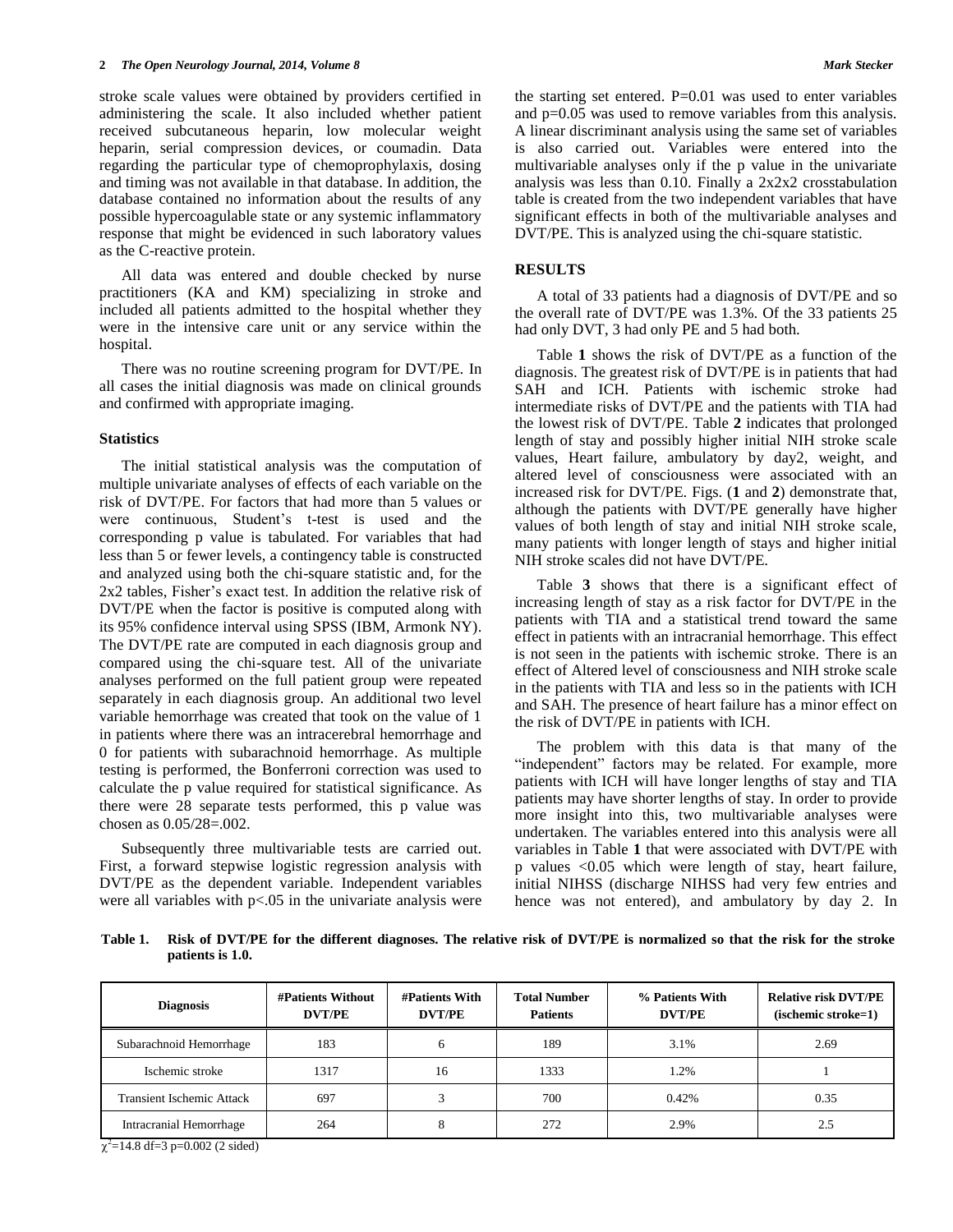

Relationship Between Length of Stay and The Occurence of DVT/PE

**Fig. (1).** Histogram showing the distribution of length of stay in patients with and without DVT/PE.



Relationship Between Initial NIH Stroke Scale and The Occurence of

**Fig. (2).** Histogram showing the distribution of the initial NIH stroke scale in patients with and without DVT/PE.

addition, a marker was entered to indicate if the patient had a TIA or intracranial hemorrhage. In the logistic regression analysis the factors that are significant are heart failure and altered level of consciousness. Heart failure was associated with an 11.7 fold increase in risk for DVT/PE (95% CI 28- 49, p=.001) and altered level of consciousness increased the risk of DVT/PE by a factor fo 6.2 (95% CI 1.5-26, p<.02). The Hosmer-Lemeshow test (p=.76) did not demonstrate problems with lack of fit. 99.3% of cases were correctly classified although none were classified into the DVT/PE category. This did not change with the addition of all variables. The linear discriminant analysis identified significant effects of only heart failure and altered level of consciousness (Wilks Lambda 0.97  $\chi^2$ =33.8 df=2 p<.001. However this model produced only an 80.2% correct classification of cases which increases only to 88% if all variables are included.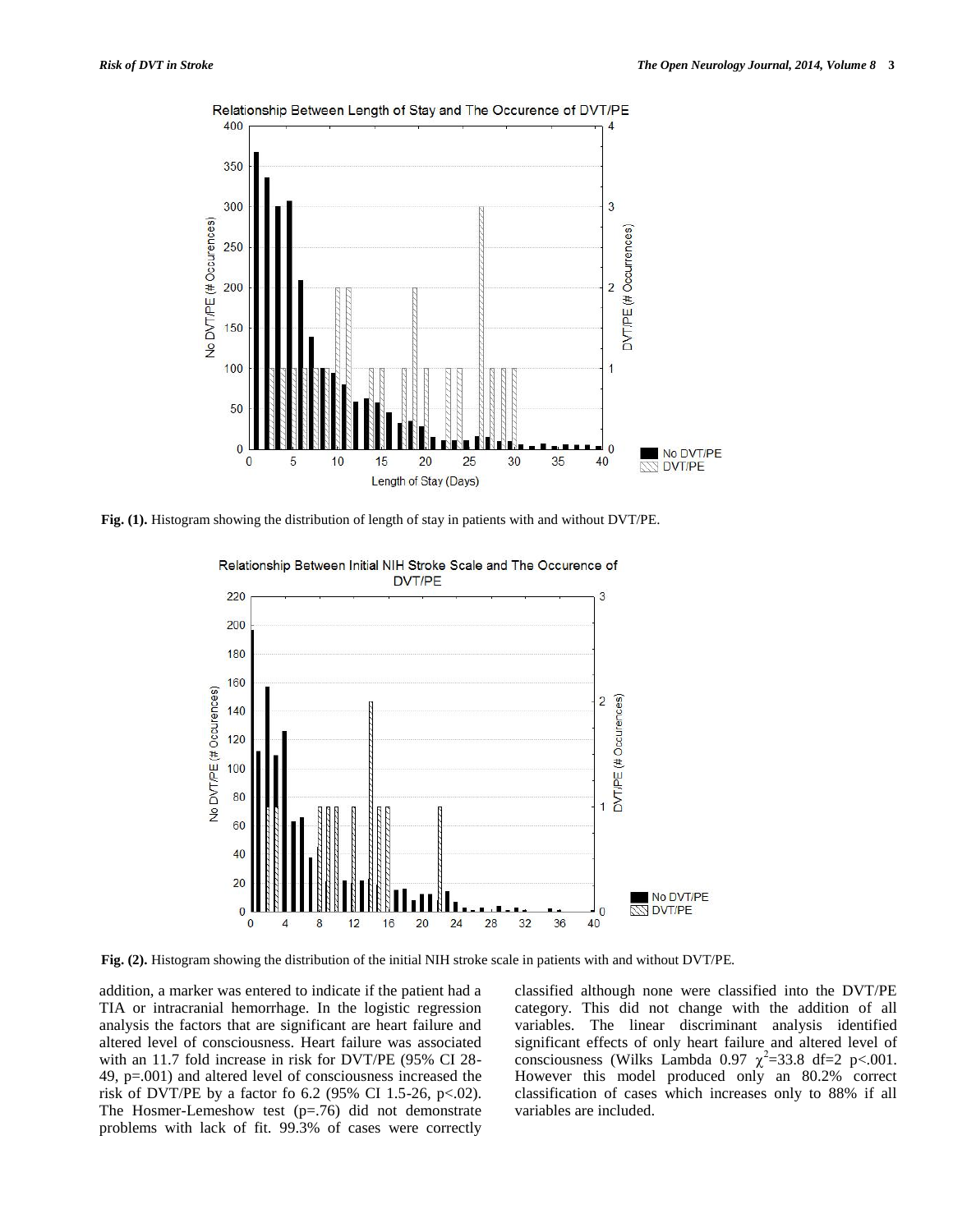#### **4** *The Open Neurology Journal, 2014, Volume 8* **Mark Stecker** *Mark Stecker**Mark Stecker**Mark Stecker*

**Table 2. Factors Contributing to DVT/PE in the aggregated group of all patients. For the two level factors, the value in the second and third columns is the fraction of patients without and with DVT/PE who had that factor. NS indicates a p value of >0.1**  in all statistical tests used. For the 2x2 tables the first p value is from the  $\chi^2$  statistic and the second is from the 2-way **Fisher's Exact Test. For the other data the first p value is that for the t-test and the second for the Mann-Whitney U test (two-tailed).** 

| Factor                      | No DVT         | <b>DVT</b> | <b>Statistic</b>   | $p*$               | <b>Relative Risk</b><br>for DVT/PE | 95%Confidence<br><b>Interval</b> |
|-----------------------------|----------------|------------|--------------------|--------------------|------------------------------------|----------------------------------|
| Length of Stay (days)       | 8.6(14)        | 22.8 (20)  | $t(2434)=-5.2$     | $p<.0001$ (<0.001) |                                    |                                  |
| Age (years)                 | 71.3(16)       | 70.7(18)   | $t(2500)=0.21$     | <b>NS</b>          |                                    |                                  |
| Race                        | $\overline{a}$ | $\sim$     | $\chi^2$ =1.7 df=6 | <b>NS</b>          |                                    |                                  |
| Gender                      | 56% female     | 52% female | $\chi^2 = .25$     | <b>NS</b>          | 1.08 female                        | 0.78-1.5 female                  |
| Height (inches)             | 65.9(6.2)      | 66.6(3)    | $t(2460)=-.64$     | <b>NS</b>          |                                    |                                  |
| Weight (pounds)             | 167(45)        | 182 (66)   | $t(2471)=-1.85$    | $p=.06(0.5)$       |                                    |                                  |
| <b>BMI</b>                  | 27(6)          | 28(9)      | $t(2456)=-14$      | <b>NS</b>          |                                    |                                  |
| Afib/Flutter                | 0.18           | 0.21       | $\chi^2 = 28$      | <b>NS</b>          | 1.25                               | $0.54 - 2.9$                     |
| <b>Heart Failure</b>        | 0.06           | 0.15       | $\chi^2 = 4.22$    | $p=0.04(0.06)$     | 2.65                               | 1.01-7.0                         |
| Prior TIA                   | 0.13           | 0.1        | $\chi^2 = 0.45$    | <b>NS</b>          | 2.2                                | $0.2 - 2.2$                      |
| CAD/MI                      | 0.23           | 0.24       | $\chi^2 = 0.01$    | <b>NS</b>          | 1.05                               | $0.47 - 2.7$                     |
| Diabetes                    | 0.25           | 0.24       | $\chi^2 = .02$     | <b>NS</b>          | 0.95                               | $0.43 - 2.1$                     |
| Hypertension                | 0.69           | 0.73       | $\chi^2 = 0.19$    | <b>NS</b>          | 1.2                                | $0.55 - 2.6$                     |
| Peripheral Vascular Disease | 0.02           | 0.0        | $\chi^2 = 0.70$    | <b>NS</b>          | 0.987                              | 0.98-0.991                       |
| Smoking                     | 0.09           | 0.06       | $\chi^2 = 0.37$    | <b>NS</b>          | 0.64                               | $0.15 - 2.7$                     |
| Carotid Stenosis            | 0.02           | 0.00       | $\chi^2 = 0.75$    | <b>NS</b>          | 0.987                              | 0.98-0.991                       |
| Prior CVA                   | 0.15           | 0.21       | $\chi^2 = 1.6$     | <b>NS</b>          | 1.7                                | $0.7 - 4.0$                      |
| Prosthetic Heart Valve      | 0.025          | 0.03       | $\chi^2 = 0.04$    | <b>NS</b>          | 1.2                                | $0.16 - 9.0$                     |
| <b>Initial NIHSS</b>        | 5.8(6.5)       | 11.4(6)    | $t(1145)=-2.84$    | $p=.0046(.002)$    |                                    |                                  |
| Discharge NIHSS             | 2.8(5)         | 9.8(9.8)   | $t(853)=-2.8$      | $p=.005(0.07)$     |                                    |                                  |
| Weakness                    | 0.42           | 0.27       | $\chi^2 = 3.01$    | $p=0.08(0.11)$     | 0.5                                | $0.2 - 1.1$                      |
| Altered LOC                 | 0.14           | 0.30       | $\chi^2 = 7.13$    | $p=.0076(0.02)$    | 2.7                                | $1.3 - 5.7$                      |
| Aphasia                     | 0.27           | 0.24       | $\chi^2 = .12$     | <b>NS</b>          | 0.87                               | 1.9                              |
| Ambulatory by Day 2         | 0.254          | 0.1        | $\chi^2 = 4.6$     | $p=0.03(0.04)$     | 0.29                               | $0.09 - 0.96$                    |
| Heparin or LMWH             | 0.44           | 0.36       | $\chi^2 = .74$     | <b>NS</b>          | 0.73                               | $0.36 - 1.5$                     |
| Serial Compression Devices  | 0.37           | 0.33       | $\chi^2 = 0.65$    | <b>NS</b>          | 0.73                               | $0.34 - 1.6$                     |
| Warfarin                    | 0.026          | 0.03       | $\chi^2 = 0.02$    | <b>NS</b>          | 1.2                                | $0.16 - 8.6$                     |
| Hyperlipidemia              | 0.33           | 0.36       | $\chi^2 = 0.2$     | <b>NS</b>          | 1.18                               | $0.52 - 2.4$                     |

 In order to get a better idea of the predictive of these two variables a2x2x2 crosstabulation table of DVT/PE vs Heart Faiure vs altered level of consciousness (Table **4**) shows that there is a 7 fold increase in the risk of DVT/PE in patients that had both heart failure and altered consciousness.

 In none of the analyses did the administration of subcutaneous heparin or lovenox or coumadin have a significant effect on the risk of DVT/PE. However, it may be that chemprophylaxis for venous thromboembolism has a significant effect in the patient subgroup with the highest risk of DVT/PE. In order to answer this question, the risk of DVT/PE was studied in the group of patients with both heart failure and altered level of consciousness as a function of treatment. Although the risk of DVT was 11% in the group not given chemoprophylaxis and 0% in the group treated with chemoprophylaxis, this difference was not statistically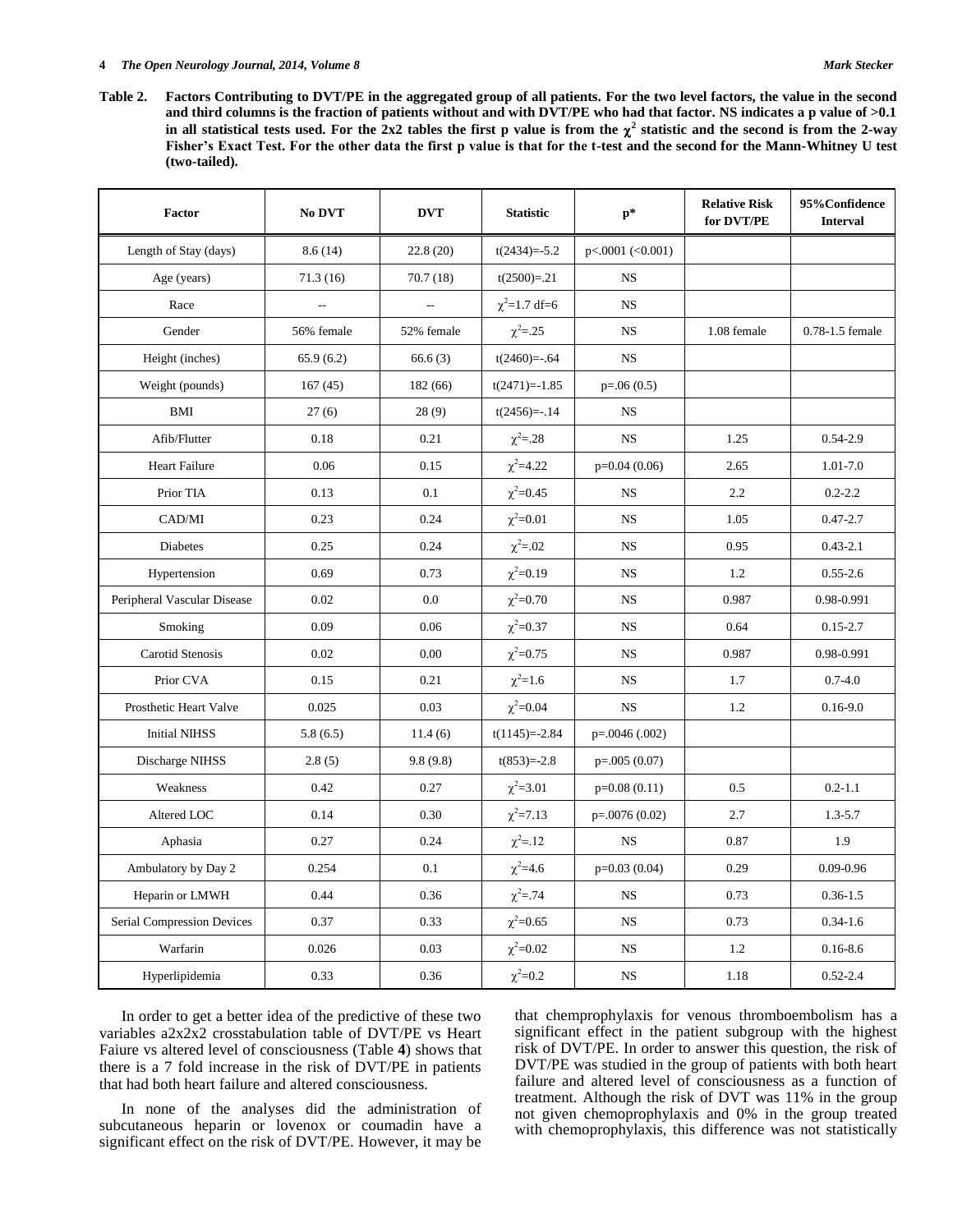| Factor                        | TIA                              | <b>Stroke</b>              | <b>ICH</b>                 | <b>SAH</b>            |
|-------------------------------|----------------------------------|----------------------------|----------------------------|-----------------------|
| Length of Stay                | $t(689)=-10.7 \text{ p} < 0.001$ | $t(1284) = -0.87$ p=NS     | $t(261)=-2.5$ p=0.012      | $t(186)=-1.92$ p=0.06 |
| <b>Initial NIHSS</b>          | $t(272)=-4.1$ p<.001             | $t(762)=-1.74$ p=0.08      | $t(82) = -0.42$ p=NS       | Not Enough Data       |
| Altered Level of Consciusness | $\chi^2$ =18.6 p<.001 (0.01)     | <b>NS</b>                  | <b>NS</b>                  | <b>NS</b>             |
| Heart Failure                 | $\chi^2$ =4.7 p<.03 (0.15)       | $\chi^2$ =6.4 p=.01 (0.03) | <b>NS</b>                  | <b>NS</b>             |
| Weight (lbs)                  | $t(693)=.43$ NS                  | $t(1313)=.6$ NS            | $t(267)=-1.3$ NS           | $t(267)=-1.8$ p=0.07  |
| Weakness                      | $\gamma^2 = 0.8$ NS              | $\gamma^2 = 0.27$ NS       | $\chi^2$ =3.1 p<.08 (0.11) | $\chi^2$ =0.57 NS     |
| Ambulatory by day 2           | $\gamma^2 = 0.28$ NS             | $\chi^2$ =0.57 NS          | $\chi^2$ =0.55 NS          | $\chi^2$ =0.17 NS     |

**Table 3. The effect of various factors that had a statistical effect (p<.1) in the aggregate group on the risk of DVT/PE in each diagnosis group.**

**Table 4. Crosstabulation table showing the risk of DVT/PE as a function of both heart failure and altered mental level of consciousness.** 

| Factor              | #No DVT/PE | #DVT/PE | % Patients with DVT/PE |
|---------------------|------------|---------|------------------------|
| $HF=0$ ; Altered=0; | 1995       | 20      | 1.0                    |
| $HF=0$ ; Altered=1; | 318        |         | 2.5                    |
| $HF=1$ : Altered=0; | 129        |         | 2.2                    |
| $HF=1$ ; Altered=1; | 27         |         | 6.9                    |

significant because of the small number of patients. There was also no statistically significant effect of chemoprophylaxis in the larger groups that had heart failure only or had altered level of consciousness only.

### **DISCUSSION**

 The major conclusion of this study is that the risk of DVT/PE in patients with stroke and intracranial hemorrhage can be influenced by different factors, many of which are interdependent. In univariate analyses, factors such as length of stay, diagnosis, weight, ambulatory status, and admission NIHSS, and heart failure all influenced the risk of DVT/PE. However, many of these factors are dependent on one another. For example, the length of stay for patients with intracranial hemorrhage is longer and the length of stay for patients with TIA is shorter than the length of stay for stroke. Thus, the multivariate analyses are critical in order to sort through all the factors to determine which are the primary risk factors. These multivariate analyses showed the most critical factors appear to be the presence of heart failure and the presence of altered mental status. This makes intuitive sense since heart failure might produce venous stasis as would the immobility that comes from altered level of consciousness. Many previous researchers have found that congestive heart failure is a significant risk for DVT [10-14].

 Additional studies to confirm this hypothesis would be important given some of the statistical limitations that are inherent in this retrospective study. First, the NIH stroke scale is available for all of the stroke and TIA patients but less often the intracranial hemorrhage patients. Second, there are many differences in the treatment of patients with stroke,

TIA and intracranial hemorrhage that are not codified including the full list of medications taken by the patient. In particular, we did not document which patients received platelets, other blood products or factor VII although no patients that were given factor VII at our hospital have developed DVT/PE. Third, is that despite the number of patients in the study, the number of patients with DVT/PE was small so that a larger data set could be helpful in elucidating risk factors. Fourth, other important factors that could modulate the risk of DVT/PE were not available in the database including the presence of a hypercoagulable state, and the dosing and timing of chemoprophylaxis for DVT.

 It should be noted that we did not perform any routine screening with ultrasound for DVT in this study. This is likely the reason why our overall rates differ from those reported by some previous authors. Bemenek [1] reported a DVT rate of 8.7%, Paciaroni [5] 3-4%, Yi [15] 4.5% and the CLOTS trial [16] reported a rate of 6-9%. All of these used screening ultrasound. However many centers do not routinely use ultrasound in this patient group to find DVT and so in the large patient group analyzed by Skaf [17], the risk of DVT is 1.37% for stroke patients which is similar to that in our study.

 Bembenek [18] in a study of less than 300 stroke patients found that C-reactive protein was the highest risk factor for DVT/PE and did not find statistically significant effects of heart failure or altered level of consciousness. Ogata [19], on the other hand found that D-dimer and high NIHSS were associated with a high risk of DVT/PE in patients with intracranial hemorrhage. Much of the differences between